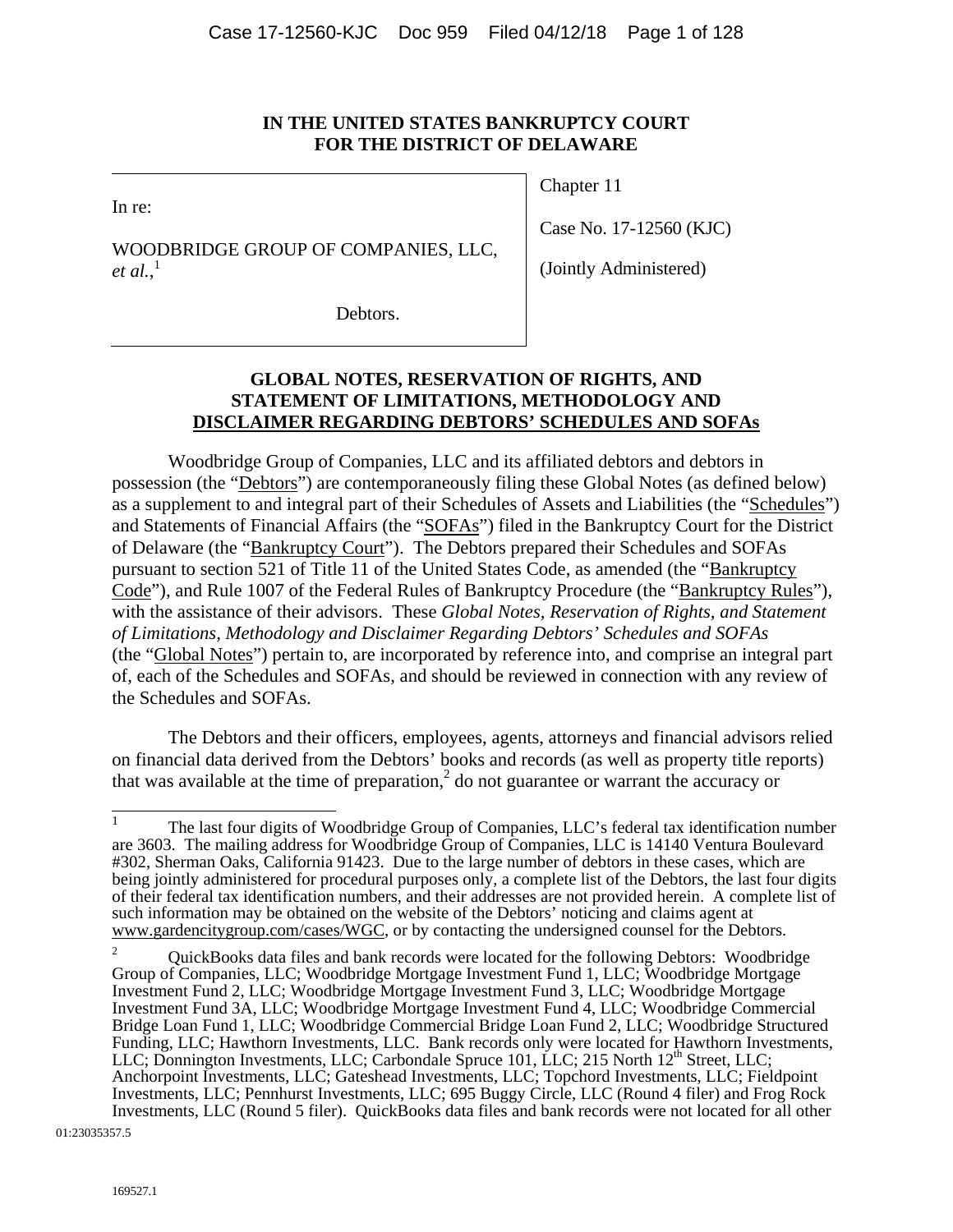completeness of the data that is provided in the Schedules and SOFAs and shall not be liable for any loss or injury arising out of or caused in whole or in part by any acts or omissions, in procuring, compiling, collecting, interpreting, reporting, communicating or delivering the information contained herein or in the Schedules and SOFAs. Except as expressly required by the Bankruptcy Code, the Debtors and their officers, employees, agents, attorneys and financial advisors do not undertake any obligation to update, modify, revise or re-categorize the information provided herein or in the Schedules and SOFAs or to notify any third party should the information be updated, modified, revised or re-categorized. The Debtors, on behalf of themselves, their officers, employees, agents and advisors, disclaim any liability to any third party arising out of or related to the information contained in the Schedules and SOFAs and reserve all rights with respect thereto.

The Schedules and SOFAs have been signed by an authorized representative of each of the Debtors. In reviewing and signing the Schedules and SOFAs, this representative relied upon the efforts, statements and representations of the Debtors' other personnel and professionals. The representative has not (and could not have) personally verified the accuracy of each such statement and representation, including, for example, statements and representations concerning amounts owed to creditors and their addresses.

# **Global Notes and Overview of Methodology**

**1. Reservation of Rights**. Reasonable efforts have been made to prepare and file complete and accurate Schedules and SOFAs; however, inadvertent errors or omissions may exist and conflicting, revised, or subsequent information may be discovered. The Debtors (i) reserve all rights to amend or supplement the Schedules and SOFAs from time to time, in all respects, as may be necessary or appropriate, including, without limitation, the right to amend the Schedules and SOFAs with respect to claim ("Claim") description, designation, or Debtor against which the Claim is asserted; (ii) dispute or otherwise assert offsets or defenses to any Claim reflected in the Schedules and SOFAs as to amount, liability, priority, status, or classification; (iii) subsequently designate any Claim as "disputed," "contingent," or "unliquidated;" or (iv) object to the extent, validity, enforceability, priority, or avoidability of any Claim. Any failure to designate a Claim in the Schedules as "disputed," "contingent," or "unliquidated" does not constitute an admission by the Debtors that such Claim or amount is not "disputed," "contingent," or "unliquidated." Listing a Claim does not constitute an admission of liability by the Debtor against which the Claim is listed or against any of the Debtors. Furthermore, nothing contained in the Schedules and SOFAs shall constitute a waiver of rights with respect to the Debtors' chapter 11 cases (the "Chapter 11 Cases"), including, without limitation, issues involving Claims, substantive consolidation, defenses, equitable subordination, recharacterization, and/or Causes of Action (defined below) arising under the provisions of chapter 5 of the Bankruptcy Code and any other relevant non-bankruptcy laws to recover assets or avoid transfers.

The listing in the Schedules or SOFAs (including, without limitation, Schedule A/B and Schedule E/F) by the Debtors of any obligation between a Debtor and another Debtor is a

01:23035357.5

Debtors. Although the information in QuickBooks only explicitly covered these entities, the financial records were kept on an aggregated basis such that the Debtors were able to extrapolate information for the remaining Debtors from the QuickBooks data files.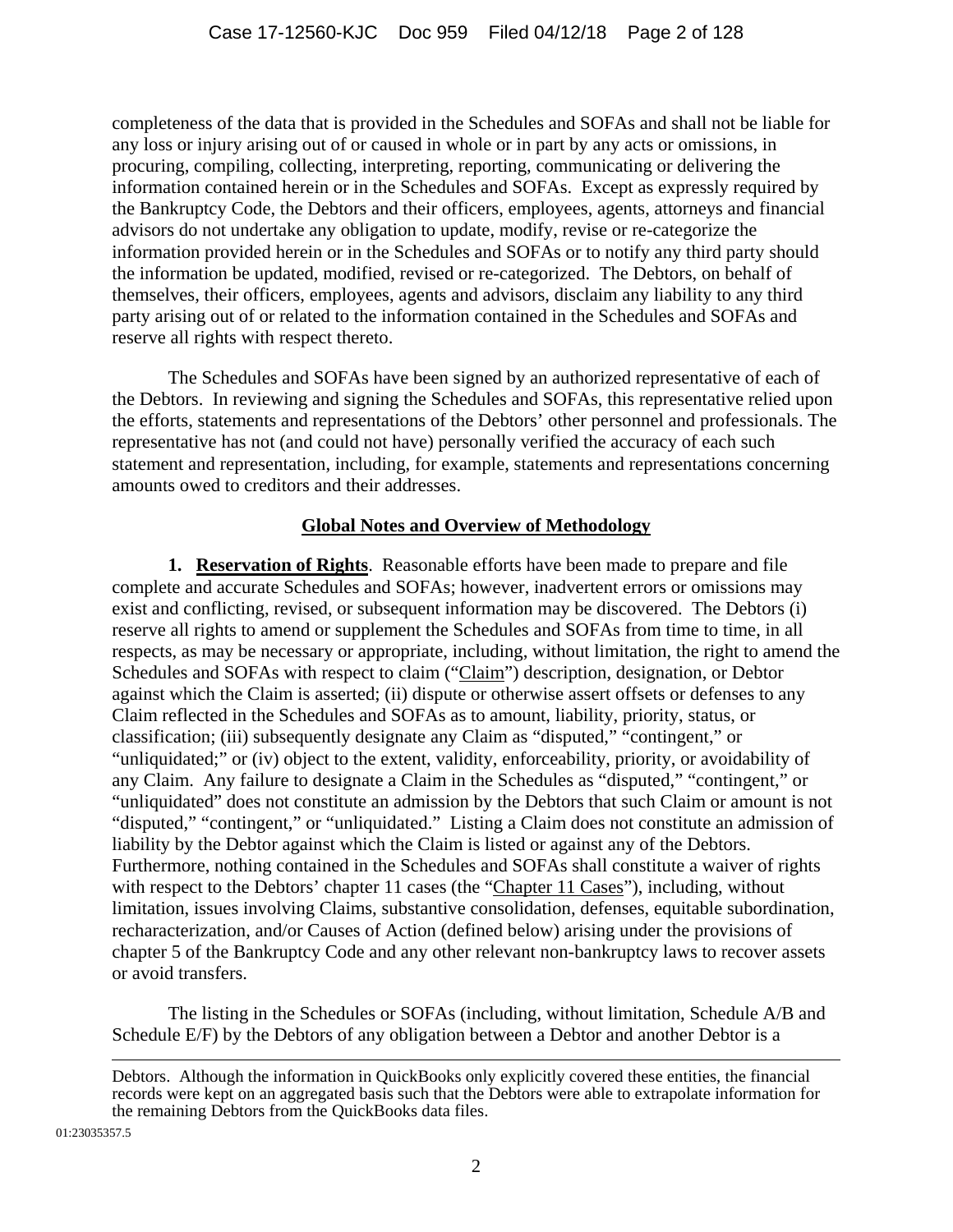statement of what appears in the Debtors' books and records and may not be an accurate reflection whether such amount would be allowed as a Claim or how such obligations may be classified and/or characterized in a plan of reorganization or by the Bankruptcy Court. The Debtors reserve all rights with respect to such obligations. For example, listing a Claim (i) in Schedule D as "secured," (ii) in Schedule E as "priority" or (iii) in Schedule F as "unsecured nonpriority," or listing a contract in Schedule G as "executory" or "unexpired," does not constitute an admission by the Debtor of the legal rights of the claimant or a waiver of the Debtors' right to recharacterize or reclassify such Claim or contract.

Moreover, there is evidence the Debtors were operated by their founder and principal, Robert Shapiro, as a Ponzi scheme, and evidence suggests that intercompany liens and claims that exist between and among various Debtors are likely inaccurate. In particular, among other things, although investors were often told that they were investing money in loans for the acquisition and/or development of particular properties and would have the benefit of security interests and/or mortgages against such properties, the Debtors have been unable to trace any investor funds to specific properties or uses, as such funds were actually commingled and used for many purposes, not only purchases of properties. Furthermore, it appears that the putative intercompany liens and claims that allegedly exist between and among the various Debtors are simply book entries that do not bear any meaningful relation to reality and are likely inaccurate.

Any specific reservation of rights contained elsewhere in the Global Notes does not limit in any respect the foregoing general reservation of rights.

**2. Description of the Cases and "as of" Information Date.** On December 4, 2017 (the "Dec. 4 Petition Date"), certain of the Debtors commenced voluntary cases under chapter 11 of the Bankruptcy Code. On February 9, 2018, an additional fourteen affiliated Debtors commenced voluntary cases under chapter 11 of the Bankruptcy Code (the "Feb. 9 Petition Date"). On March 9, 2018, two additional affiliated Debtors commenced voluntary cases under chapter 11 of the Bankruptcy Code (the "Mar. 9 Petition Date"). On March 23, 2018, six additional affiliated Debtors commenced voluntary cases under chapter 11 of the Bankruptcy Code (the "Mar. 23 Petition Date"). On March 27, 2018, four additional affiliated Debtors commenced voluntary cases under chapter 11 of the Bankruptcy Code (the "Mar. 27 Petition Date" and collectively the "Petition Dates"). The Chapter 11 Cases are being jointly administered pursuant to Bankruptcy Rule 1015(b) and Local Rule 1015-1. The Debtors continue to manage and operate their businesses as debtors in possession pursuant to Sections 1107(a) and 1108 of the Bankruptcy Code. No trustee or examiner has been appointed in the Chapter 11 Cases.

Except as otherwise noted in the Global Notes or Schedules and SOFAs, all asset and liability information is valued as of the applicable Petition Date. In some instances, the Debtors have used estimates or pro-rated amounts where actual data as of the aforementioned dates was unavailable. The Debtors have made a reasonable effort to allocate liabilities between the preand post-petition periods based on the information and research that was conducted in connection with the preparation of the Schedules and SOFAs. As additional information becomes available and further research is conducted, the Debtors may modify the allocation of liabilities between the pre- and postpetition periods and amend the Schedules and SOFAs accordingly. No independent valuation has been obtained (except as may have been performed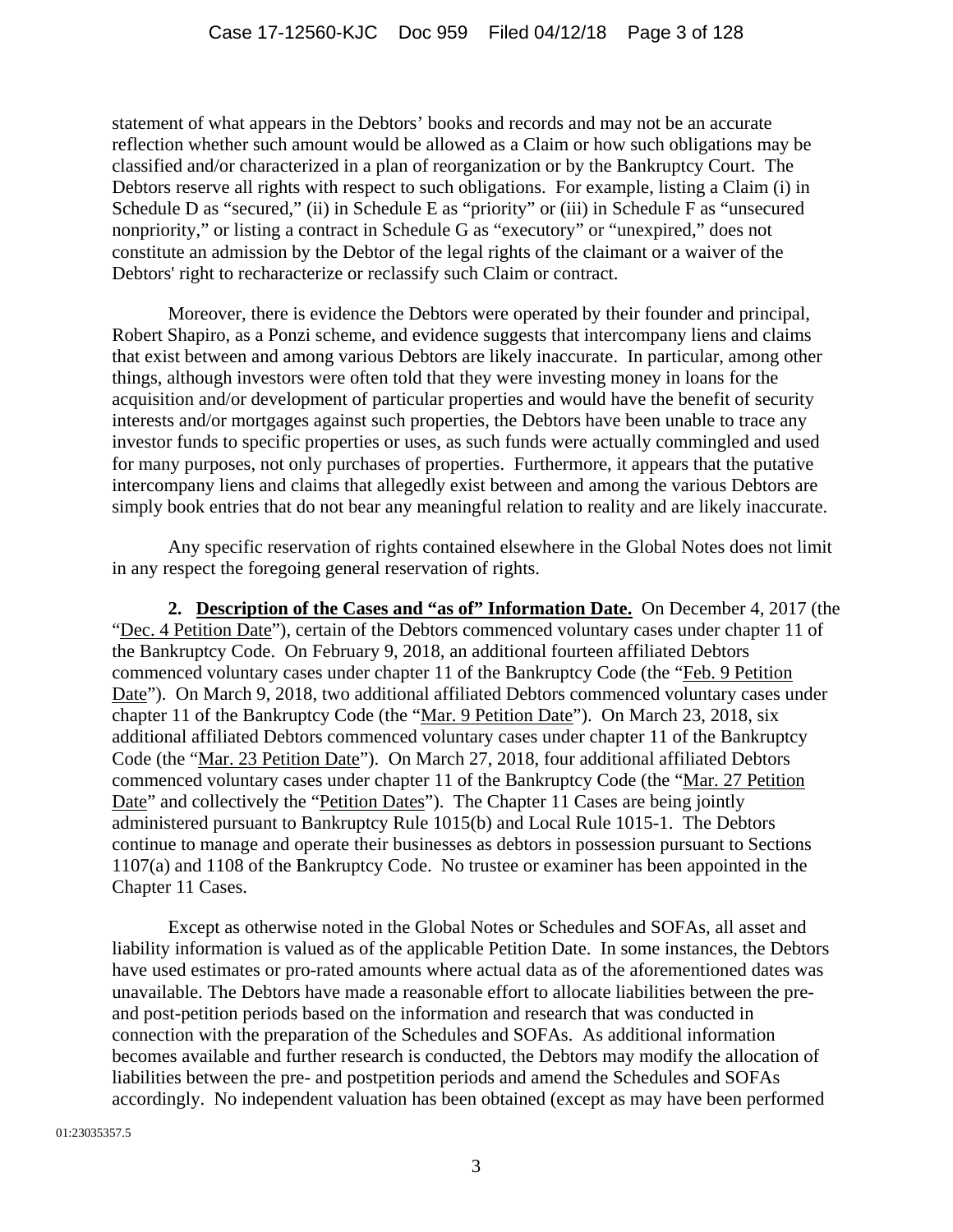in connection the valuation of collateral properties with respect to the debtor-in-possession financing).

**3. Basis of Presentation**. The Schedules and SOFAs reflect financial information for the Debtors only and do not purport to represent financial statements prepared in accordance with Generally Accepted Accounting Principles in the United States ("GAAP"), nor are they intended to be fully reconciled with any financial statements otherwise prepared and/or distributed by the Debtors. Additionally, the Schedules and SOFAs contain unaudited information that is subject to further review and potential adjustment, and reflect the Debtors' reasonable efforts to report the assets and liabilities of each Debtor on an unconsolidated basis. Moreover, given, among other things, the valuation and nature of certain liabilities, to the extent that a Debtor shows more assets than liabilities, this is not a conclusion that such Debtor was solvent at the Petition Date. Likewise, to the extent that a Debtor shows more liabilities than assets, this is not a conclusion that such Debtor was insolvent at the Petition Date or any time prior to the Petition Date.

**4. Currency.** Unless otherwise indicated, all amounts are reflected in U.S. dollars.

**5. Fiscal Year.** Each Debtor's fiscal year is reported on a 52-week fiscal year, ending on December  $31<sup>st</sup>$ .

**6. Recharacterization.** Notwithstanding the Debtors' reasonable best efforts to properly characterize, classify, categorize or designate certain Claims, assets, executory contracts, unexpired leases and other items reported in the Schedules and SOFAs, the Debtors may, nevertheless, have improperly characterized, classified, categorized, designated, or omitted certain items due to the complexity and size of the Debtors' businesses. Accordingly, the Debtors reserve all of their rights to recharacterize, reclassify, recategorize, redesignate, add or delete items reported in the Schedules and SOFAs at a later time as is necessary or appropriate as additional information becomes available.

**7. Fair Market Value; Book Value**. It would be prohibitively expensive and unduly burdensome for the Debtors to obtain current market valuations of all of their assets. Accordingly, unless otherwise indicated, the Schedules and SOFAs reflect net book values for assets as of the dates stated in the Global Notes as reflected in the Debtors' books and records. Amounts ultimately realized may vary from net book value, and such variance may be material. The asset amounts listed do not include material write-downs that may be necessary. Operating cash is presented as book balances as of the applicable Petition Date. Certain other assets, such as intangible assets, are listed as undetermined amounts as of the applicable Petition Date because the book values may materially differ from fair market values. Liabilities pursuant to "Notes" and "Units" are presented exclusive of any asserted accrued interest.

**8. Estimates.** To prepare and file the Schedules in accordance with the deadline established in these Chapter 11 Cases, the Debtors were required to make certain estimates and assumptions that affected the reported amounts of assets and liabilities as of the applicable Petition Date. The Debtors reserve the right to amend the reported amounts of assets, liabilities, and expenses to reflect changes in those estimates or assumptions.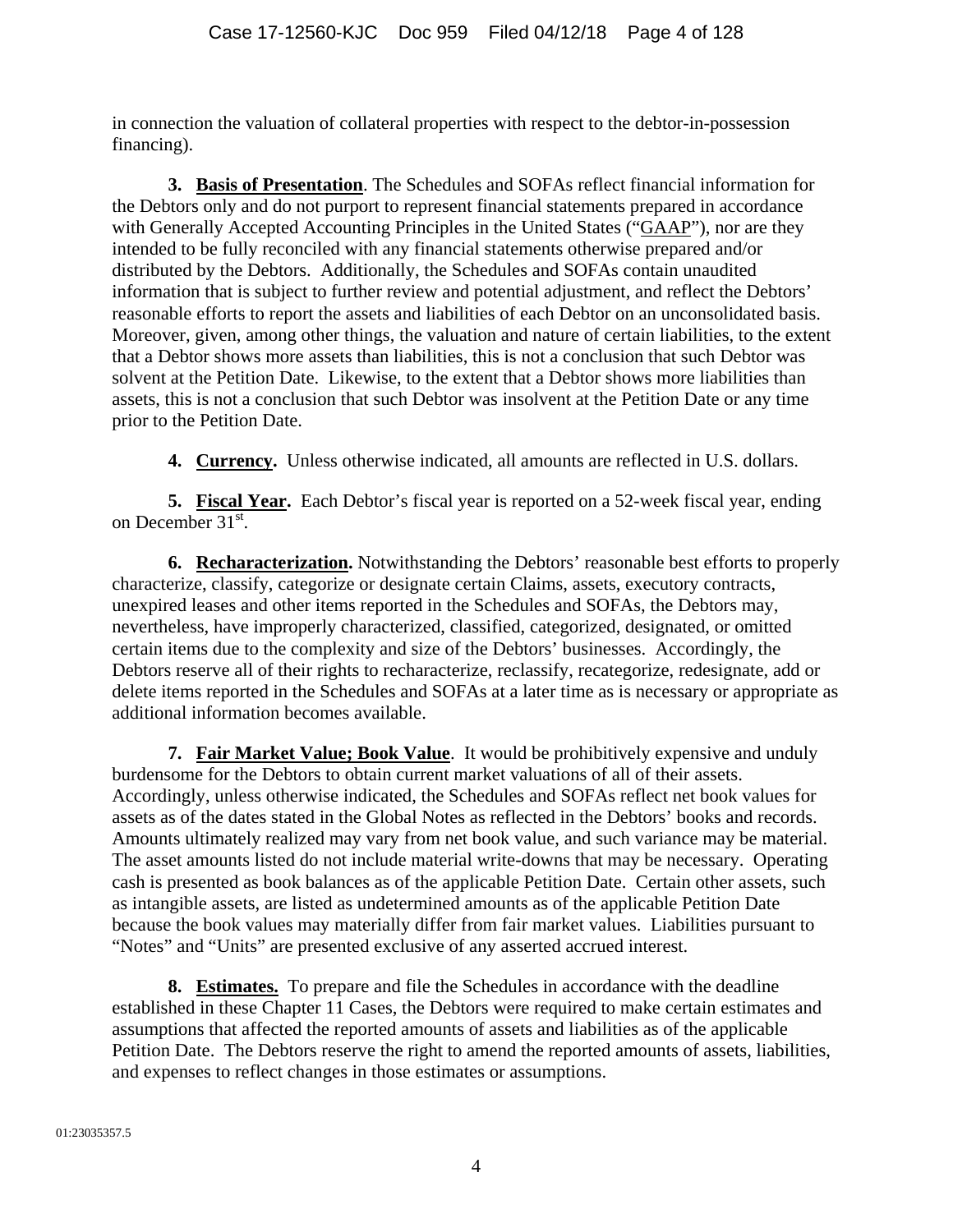**9. Totals and Undetermined Amounts.** All totals that are included in the Schedules and SOFAs represent totals of known amounts only and do not include any contingent, unliquidated, disputed, or otherwise undetermined amounts. To the extent there are unknown, disputed, contingent, unliquidated, or otherwise undetermined amounts, the actual total may be materially different than the listed total. The description of an amount as "unknown," "disputed," "contingent," "unliquidated," or "undetermined" is not intended to reflect upon the materiality of such amount. Due to unliquidated, contingent and/or disputed Claims, summary statistics in the Schedules, SOFAs and Global Notes may significantly understate the Debtors' liabilities.

**10. Excluded Assets and Liabilities.** The Debtors have sought to allocate liabilities between the pre – and postpetition periods based on the information and research conducted in connection with the preparation of the Schedules and SOFAs. As additional information becomes available and further research is conducted, the allocation of liabilities between the preand postpetition periods may change.

The liabilities listed on the Schedules do not reflect any analysis of Claims under section 503(b)(9) of the Bankruptcy Code. Accordingly, the Debtors reserve all of their rights to dispute or challenge the characterization, validity, or amount of any asserted Claims under section 503(b)(9) of the Bankruptcy Code.

The Debtors have excluded certain categories of assets, tax accruals, and liabilities from the Schedules and SOFAs, including, without limitation, accrued salaries and employee benefit accruals. The Debtors also have excluded potential rejection damage Claims, if any, of counterparties to executory contracts and unexpired leases. In addition, certain immaterial assets and liabilities may have been excluded.

Certain liabilities (including but not limited to certain reserves, deferred charges, and future contractual obligations) have not been included in the Debtors' Schedules. Other immaterial assets and liabilities may also have been excluded.

The estimate of Claims set forth in the Schedules may not reflect assertions by the Debtors' creditors of a right to have such Claims paid or reclassified under the Bankruptcy Code or orders of the Bankruptcy Court.

**11. Property and Equipment.** Nothing in the Schedules or SOFAs (including, without limitation the failure to list leased property or equipment as owned property or equipment) is, or shall be construed as, an admission as to the determination of legal status of any lease (including whether any lease is a true lease or financing arrangement).

**12. Leases**. In the ordinary course of business, the Debtors may have leased equipment and facilities under various operating leases. These agreements are carried by the Debtors at a zero book value. Any such equipment and facilities leases are reported on Schedule G. To the extent that there was an amount outstanding under any of these agreements as of the applicable Petition Date, the amount owed to the applicable lessor has been listed on Schedule E/F of the Debtors.

**13. Guaranties and Other Secondary Liability Claims**. The Debtors have made reasonable efforts to locate and identify guaranties and other secondary liability Claims

01:23035357.5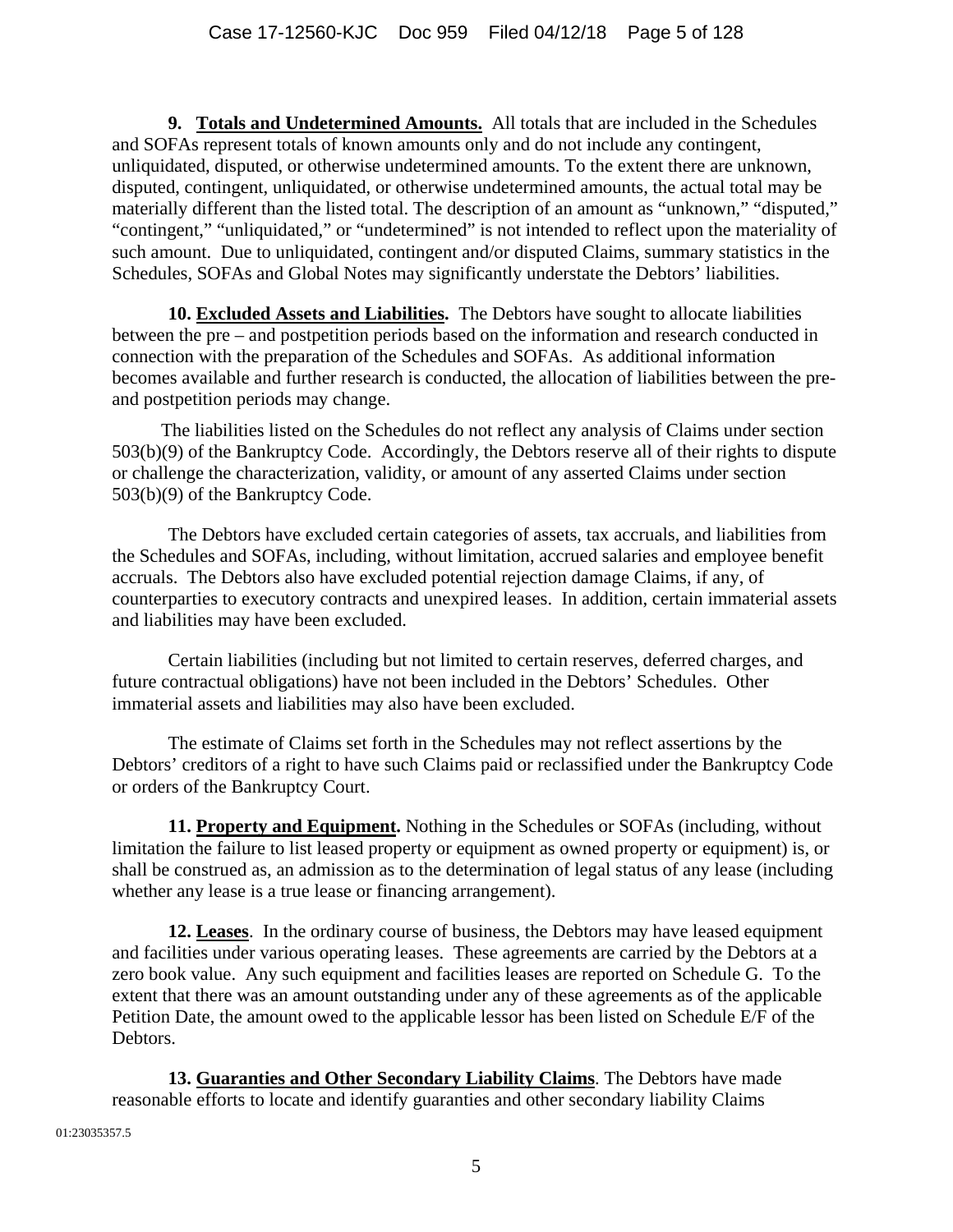(collectively, the "Guaranties") in each of the executory contracts, unexpired leases, secured financings, debt instruments and other such agreements. Where Guaranties have been identified, they have been included in the relevant Schedule for each Debtor. It is possible that certain Guaranties embedded in the Debtors' executory contracts, unexpired leases, secured financings, debt instruments and other such agreements may have been inadvertently omitted. The Debtors reserve the right to amend the Schedules to the extent additional Guaranties are identified or such Guaranties are discovered to have expired or be unenforceable. In addition, the Debtors reserve the right (i) to amend the Schedules and SOFAs and to recharacterize or reclassify any such contract or Claim, and (ii) to contest the validity or enforceability of any such Guaranties. Additionally, failure to list any Guaranties in the Schedules and SOFAs, including in any future amendments to the Schedules and SOFAs, shall not affect the enforceability of any Guaranties not listed.

**14. Claims of Third-Party Related Entities.** Although the Debtors have made reasonable efforts to properly classify each Claim listed in the Schedules as being either disputed or undisputed, liquidated or unliquidated and/or contingent or noncontingent, the Debtors have not been able to fully reconcile all payments made to certain third parties and their related entities on account of the Debtors' obligations to both such entities and their affiliates. Therefore, to the extent that the Debtors have classified Claims of a creditor as "disputed", "unliquidated" and/or "contingent", all Claims of such creditor's affiliates listed in the Schedules shall similarly be considered as disputed, unliquidated and/or contingent, whether or not they are designated as such.

**15. Insiders**. For purposes of the Schedules and SOFAs, the Debtors define "insider" pursuant to section 101(31) of the Bankruptcy Code as (a) directors, (b) officers, (c) relatives of directors or officers of a Debtor, (d) any managing agent or managing member of a Debtor and (e) entities under common ownership with a Debtor. Payments to insiders listed in (a) through (e) above are set forth on SOFA Item 3.c. Persons listed as "insiders" have been included for informational purposes only. The Debtors did not take any position with respect to whether such individual could successfully argue that he or she is not an "insider" under applicable law, including without limitation, the federal securities laws, or with respect to any theories of liability or for any other purpose.

**16. Intellectual Property Rights.** The exclusion of any intellectual property shall not be construed as an admission that such intellectual property rights have been abandoned, terminated, assigned, expired by their terms, or otherwise transferred pursuant to a sale, acquisition, or other transaction.

In addition, although the Debtors have made diligent efforts to attribute intellectual property to the rightful Debtor entity, in certain instances, intellectual property owned by one Debtor may, in fact, be owned by another Debtor.

**17. Executory Contracts and Unexpired Leases**. Although the Debtors made diligent attempts to attribute executory contracts and unexpired leases to their rightful Debtors, in certain instances, the Debtors may have inadvertently failed to do so due to the complexity and size of the Debtors' businesses.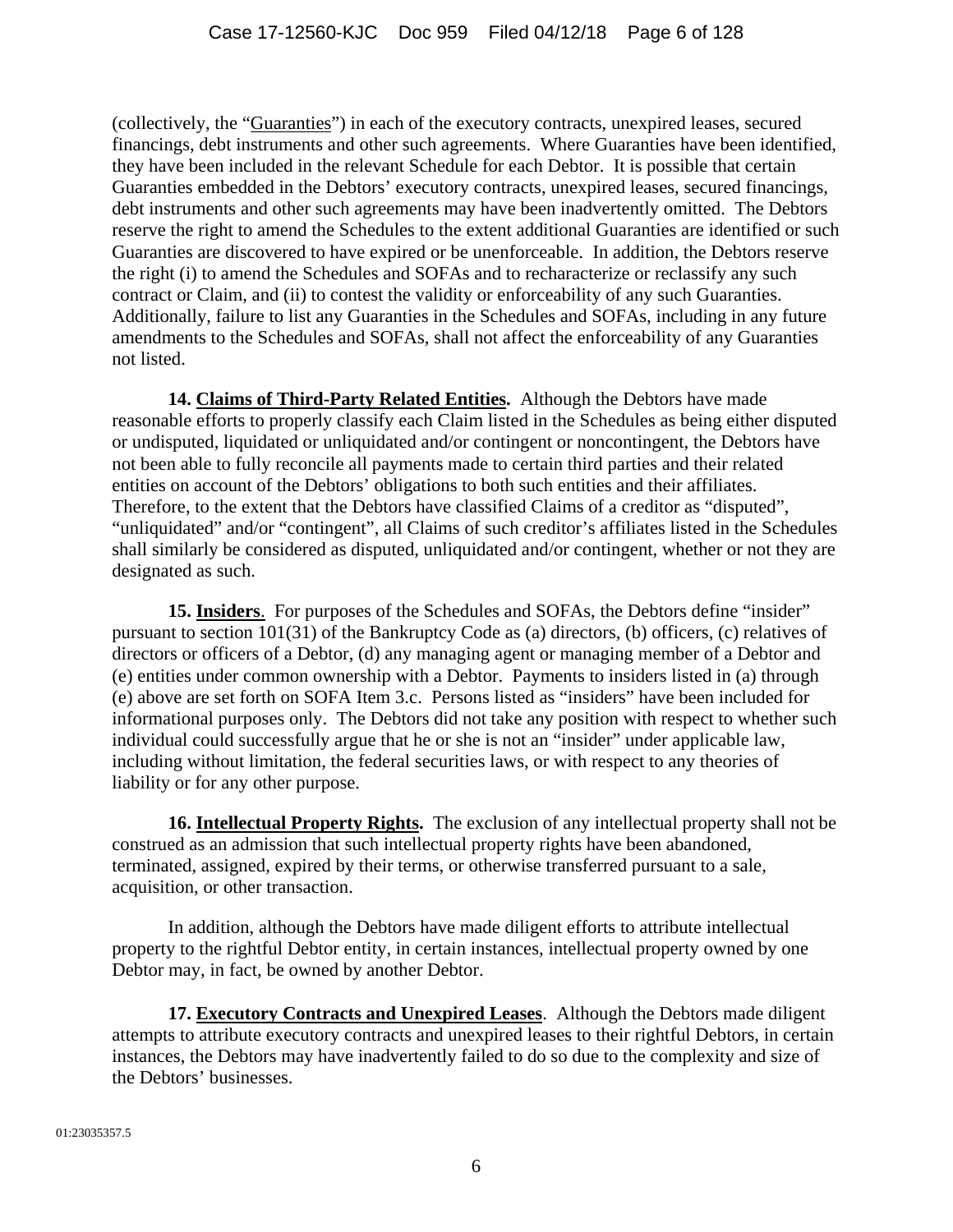Moreover, the Debtors have not necessarily set forth executory contracts and unexpired leases as assets in the Schedules and SOFAs, even though these contracts and leases may have some value to the Debtors' estates. The Debtors' executory contracts and unexpired leases have been set forth in Schedule G. The Debtors' rejection of executory contracts and unexpired leases may result in the assertion of rejection damage Claims. The Schedules and SOFAs do not reflect any Claims for rejection damages. The Debtors reserve the right to make any arguments and objections with respect to the assertion of any such Claims.

**18. Materialman's/Mechanic's Liens.** Although the Debtors made diligent attempts to identify materialman's or mechanic's liens, in certain instances, the Debtors may have inadvertently failed to do so due to the complexity and size of the Debtors' businesses. Additionally, the assets listed in the Schedules and SOFAs are presented without consideration of any materialman's or mechanic's liens. Property and equipment listed in the Schedules and SOFAs are presented without consideration of any liens that may attach (or have attached) to such property and equipment.

**19. Causes of Action**. Despite their reasonable efforts to identify all known assets, the Debtors may not have listed all of their Causes of Action or potential Causes of Action against third parties as assets in the Schedules and SOFAs, including, without limitation, Causes of Action arising under the provisions of chapter 5 of the Bankruptcy Code and any other relevant non-bankruptcy laws to recover assets or avoid transfers.

The Debtors reserve all of their rights with respect to any cause of action (including avoidance actions), controversy, right of setoff, cross-Claim, counter-Claim, or recoupment and any Claim on contracts or for breaches of duties imposed by law or in equity, demand, right, action, lien, indemnity, guaranty, suit, obligation, liability, damage, judgment, account, defense, power, privilege, license, and franchise of any kind or character whatsoever, known, unknown, fixed or contingent, matured or unmatured, suspected or unsuspected, liquidated or unliquidated, disputed or undisputed, secured or unsecured, assertable directly or derivatively, whether arising before, on, or after the Petition Date, in contract or in tort, in law, or in equity, or pursuant to any other theory of law (collectively, "Causes of Action") they may have, and neither these Global Notes nor the Schedules and SOFAs shall be deemed a waiver of any Claims or Causes of Action or in any way prejudice or impair the assertion of such Claims or Causes of Action.

**20. Intercompany Obligations**. Any receivables and payables between a Debtor and affiliated entities in each applicable case (each an "Intercompany Receivable" or "Intercompany Payable" and, collectively, the "Intercompany Claims") are reported as assets on Schedule B or liabilities on Schedules D, E and F. These Intercompany Claims include the following components, among others: 1) loans to affiliates, 2) accounts payable and payroll disbursements made out of an affiliate's bank accounts on behalf of a Debtor, 3) centrally billed expenses, 4) corporate expense allocations, and 5) accounting for trade and other intercompany transactions. These Intercompany Claims may or may not result in allowed or enforceable Claims by or against a Debtor, and by listing these Claims a Debtor is not indicating a conclusion that the Intercompany Claims are enforceable. Intercompany Claims may also be subject to set off, recoupment, and netting not reflected in the Schedules. In situations where there is not an enforceable Claim, the assets and/or liabilities of a Debtor may be greater or lesser than the amounts stated herein. All rights to amend Intercompany Claims in the Schedules and SOFAs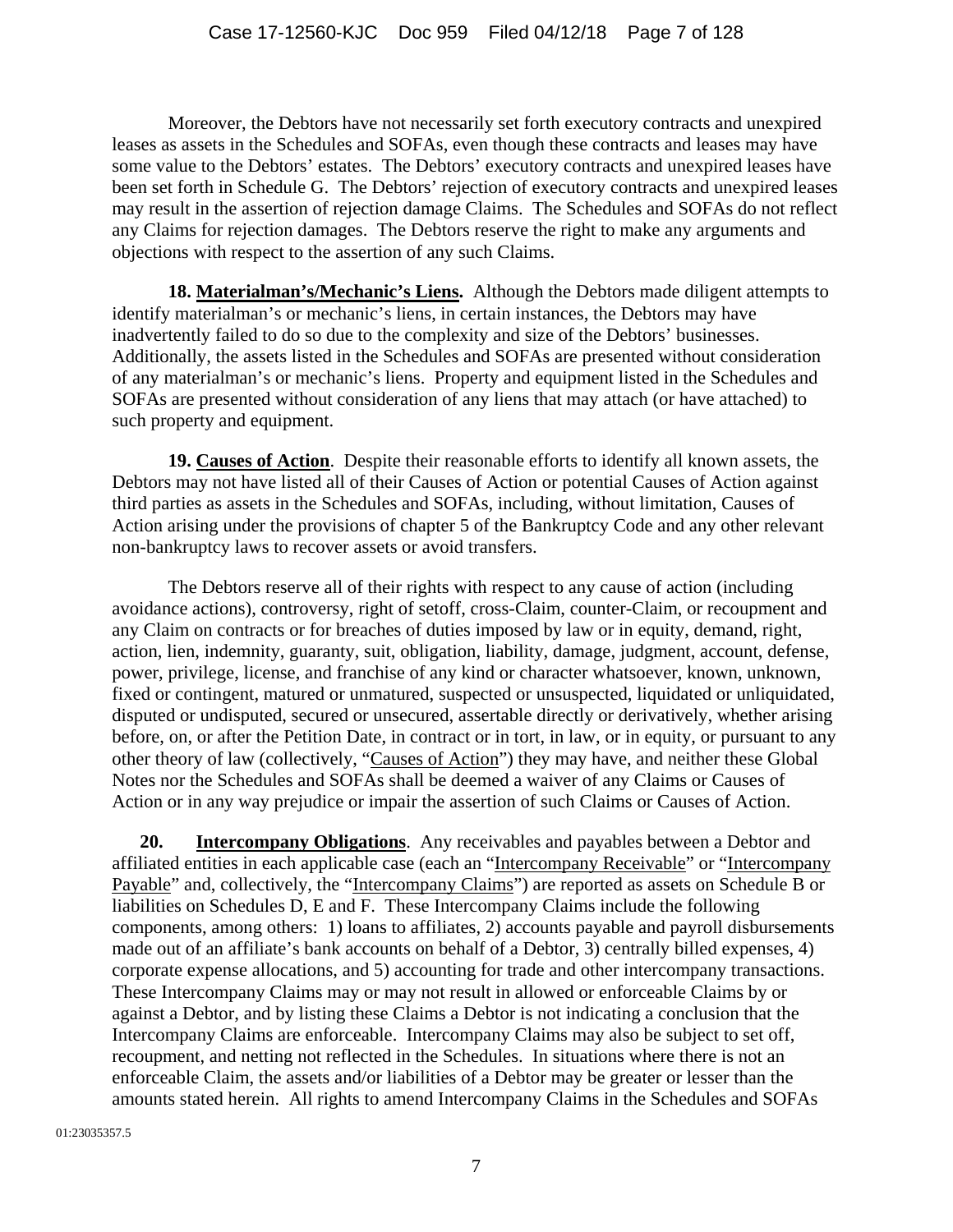are reserved. The Debtors have listed the Intercompany Payables as unsecured Claims on Schedule F. The Debtors reserve their rights to later change the characterization, classification, categorization, or designation of such items.

 Moreover, there is evidence the Debtors were operated by their founder and principal, Robert Shapiro, as a Ponzi scheme, and evidence suggests that intercompany liens and claims that exist between and among various Debtors are likely inaccurate. In particular, among other things, although investors were often told that they were investing money in loans for the acquisition and/or development of particular properties and would have the benefit of security interests and/or mortgages against such properties, the Debtors have been unable to trace any investor funds to specific properties or uses, as such funds were actually commingled and used for many purposes, not only purchases of properties. Furthermore, it appears that the putative intercompany liens and claims that allegedly exist between and among the various Debtors are simply book entries that do not bear any meaningful relation to reality and are likely inaccurate.

**21. Entity Classification**. The Debtors have endeavored in good faith to identify the assets owned by the applicable Debtor and the liabilities owed by the applicable Debtor. Although the Schedules and SOFAs reflect the results of this effort, several factors may impact the Debtors' ability to precisely assign assets and liabilities to a particular entity (including non-Debtor affiliates), including, but not limited to: (i) certain assets may be primarily used by an entity other than the entity that holds title to such assets according to the Debtors' books and records; (ii) certain liabilities may have been nominally incurred by one entity, yet such liabilities may have actually been incurred by, or the invoices related to such liabilities may have been issued to or in the name of, an affiliate; and (iii) certain creditors of the Debtors may have treated one or more of the Debtors and their affiliates as a consolidated entity rather than as separate entities. The Debtors continue to analyze their relationship among each of the Debtors and their non-Debtor affiliates and may refine their view of ownership of certain assets or obligation under certain liabilities as a result of such investigation.

**22. Setoffs**. The Debtors incur certain offsets and other similar rights during the ordinary course of business. Offsets in the ordinary course can result from various items, including, without limitation, intercompany transactions, pricing discrepancies, returns, refunds, warranties, debit memos, credits, and other disputes between the Debtors and their suppliers and/or customers. These offsets and other similar rights are consistent with the ordinary course of business in the Debtors' industry and are not tracked separately. Therefore, although such offsets and other similar rights may have been accounted for when certain amounts were included in the Schedules, offsets are not independently accounted for, and as such, are or may be excluded from the Schedules and SOFAs.

The claims of individual creditors for, among other things, goods, products, services or taxes are listed as the amounts entered on the Debtors' books and records and may not reflect credits, allowances or other adjustments due from such creditors to the Debtors. The Debtors reserve all of their rights regarding such credits, allowances or other adjustments.

**23. Global Notes Control**. All of the Schedules and SOFAs are subject to and qualified by the Global Notes. In the event that the Schedules and SOFAs differ from the Global Notes, *the Global Notes shall control*.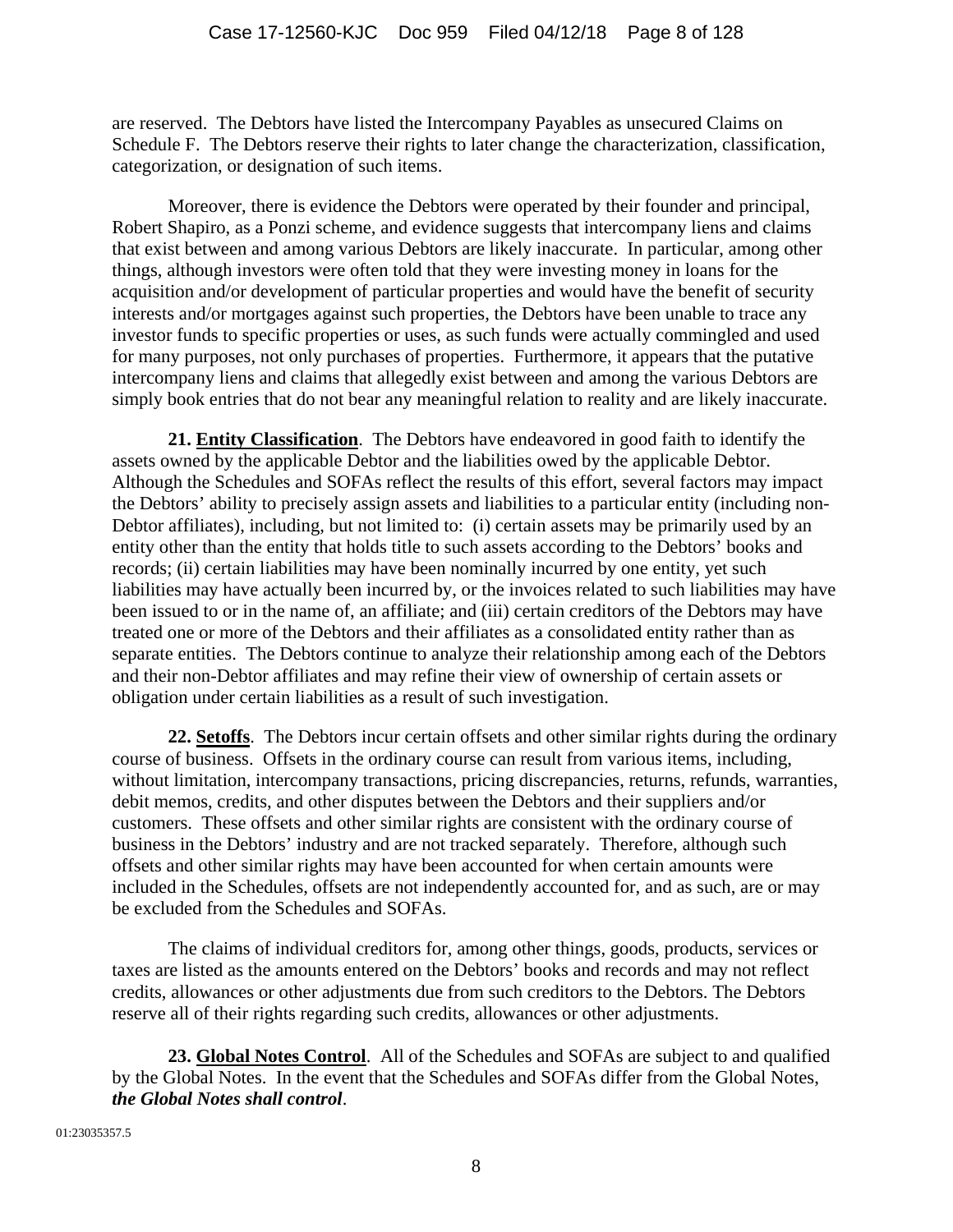#### **SPECIFIC DISCLOSURES WITH RESPECT TO THE SCHEDULES**

#### **Schedule A/B - Real and Personal Property**

Except where otherwise noted, the Debtors have included on Scheduled A/B the book value of owned real and personal property assets. Further, due to the volume of the Debtors' real and personal property holdings, the Debtors may have listed certain assets as real property when such holdings are in fact in the nature of personal property holdings, or the Debtors may have listed certain assets as personal property assets when such holdings are in fact in the nature of real property holdings.

As noted above, despite commercially reasonable efforts to identify all known assets, the Debtors may not have listed all of their Causes of Action or potential Causes of Action against third parties as assets in their Schedules and SOFAs, including, but not limited to, Causes of Action arising under the Bankruptcy Code or any other applicable laws to recover assets or avoid transfers.

Assets recorded as negative net payables or other prepayments are representative of credits owed from customers or third parties. Security deposits held by real property lessors, utility companies and various other third parties have been included on the applicable Debtors' Schedule A/B. Separately, some of the Debtors' personal property is held and maintained at third-party locations.

The Debtors' primary assets are their direct and indirect interests in Debtor subsidiaries that hold certain real estate. The Debtors have performed no independent review of the value of their assets for purposes of these Schedules, but have provided an estimated view of the net value of such assets to the Debtors at cost.

#### **Item 3 – Checking, Savings, Money Market, or Financial Brokerage Accounts**

 Amounts listed in this Item reflect the amounts listed in the Debtor's books and records with regard to the Woodbridge Group of Companies, LLC (with the exception of the United Bank account); Woodbridge Mortgage Investment Fund 1, LLC; Woodbridge Mortgage Investment Fund 2, LLC; Woodbridge Mortgage Investment Fund 3, LLC; Woodbridge Mortgage Investment Fund 3A, LLC; Woodbridge Mortgage Investment Fund 4, LLC; Woodbridge Commercial Bridge Loan Fund 1, LLC; Woodbridge Commercial Bridge Loan Fund 2, LLC; and Woodbridge Structured Funding, LLC. For Debtors Donnington Investments, LLC; Carbondale Spruce 101, LLC; 215 North 12<sup>th</sup> Street, LLC; Anchorpoint Investments, LLC; Gateshead Investments, LLC; Topchord Investments, LLC; Fieldpoint Investments, LLC; Pennhurst Investments, LLC; and Hawthorn Investments, LLC, the amounts listed are the bank statement balances as of their respective petition dates. For Frog Rock Investments, LLC (Round 5 filer), the amount listed is the bank statement balance as of December 31, 2017, which is the most recent data available. For 695 Buggy Circle, LLC (Round 4 filer), the amounts listed are the bank statement balances as of February 28, 2018, which is the most recent data available.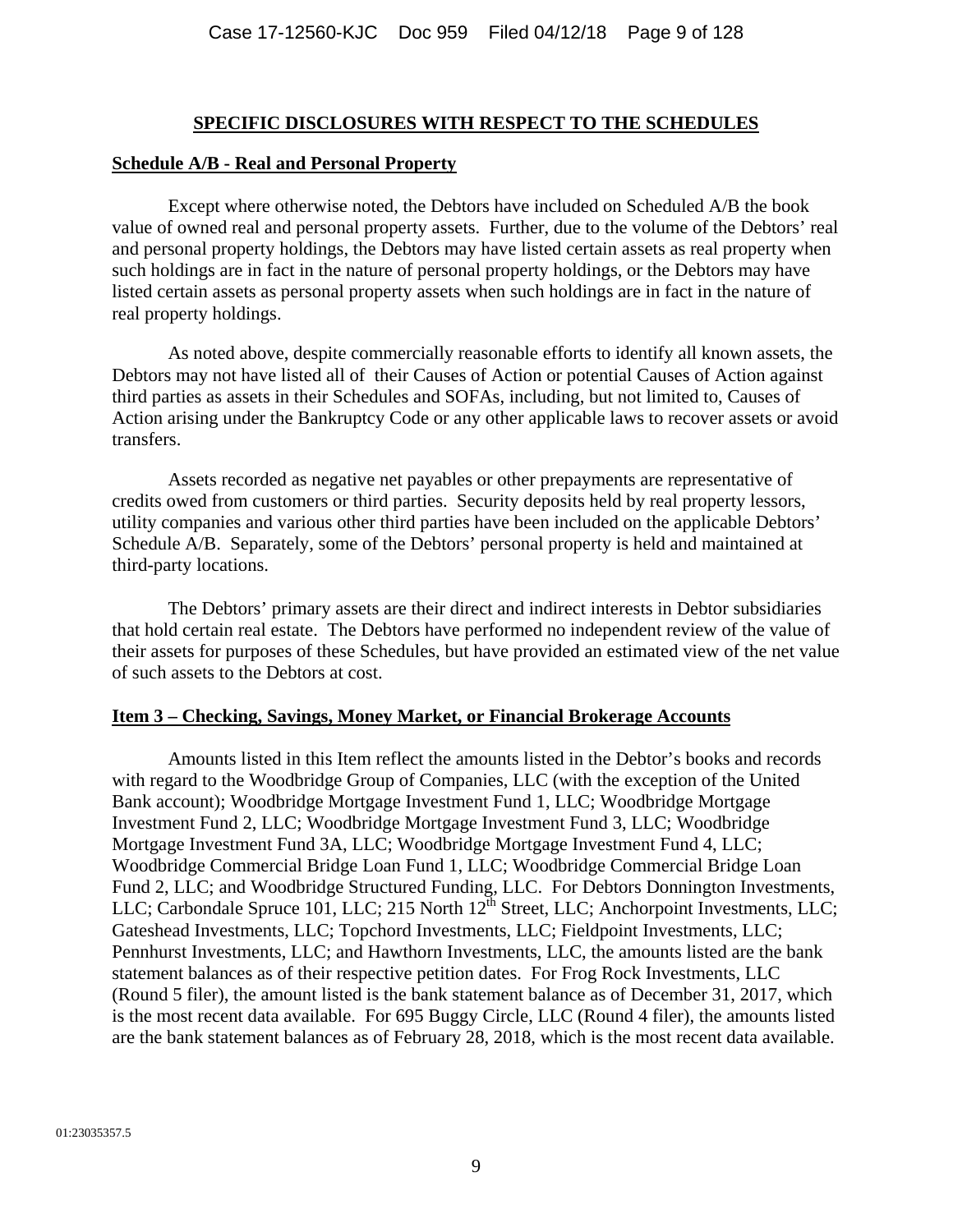# **Item 7 & 8 – Deposits and Prepayments**

The Debtors' characterization of an asset listed in these Items is not a legal characterization of either a deposit or a prepayment. The Debtors reserve all of their rights to recategorize and/or recharacterize such asset holdings at a later time as appropriate. Additionally, the amounts set forth on these Items do not include amounts held as retainers by professionals.

# **Item 11 – Interest in Insurance Policies or Annuities**

 The Debtors maintain certain insurance policies essential to their continued operations, including, but not limited to, property, casualty, motor vehicle and general liability, and director and officer insurance policies. The terms of the policies are similar to insurance policies typically maintained by corporate entities that are similar in size and nature to the Debtors. The Debtors' insurance policies generally are structured to provide coverage for all of their direct and indirect subsidiaries and affiliates.

# **Item 15 – Investments**

The Debtors' business consists of a network of special purpose vehicles ("SPVs") which hold individual real property assets. Certain of these SPVs are Debtors in these Chapter 11 Cases (the "PropCos"). Most of the PropCos are, in turn, wholly owned by a related SPV (referred to herein as "HoldCos"). It is the Debtors' understanding that prepetition, pursuant to certain operating agreements, the applicable HoldCos owned 100% of the applicable PropCos and that the entities operated their businesses as such. In anticipation of the filing of the Chapter 11 Cases, the Debtors undertook a corporate restructuring. Prepetition, the Debtors supplemented, corrected and replaced certain corporate governance documents to the extent necessary.3

The investment amount of any HoldCo in a PropCo is listed as the mezzanine investment amount.

# **Items 38 – 42 - Furniture**

Based on the Debtors' review of relevant books and records, the majority of the furniture listed in these Items is physically located at properties owned by Debtor subsidiaries, but was purchased directly or indirectly by Woodbridge Group of Companies, LLC.

# **Items 54 & 55 – Real Property**

Land value and Real Estate Improvements are valued at cost. On Schedule A/B of Debtor Woodbridge Mortgage Investment Fund 1, LLC, the Debtors have listed the real property located at 1817 North Mason, Chicago, Illinois only because such Debtor remains listed on the property's title. The Debtors do not believe they own an economic interest in the property

 $\overline{a}$ 

<sup>3</sup> In preparing the Schedules and SOFAs, the Debtors discovered an apparent typo in the promissory note identifying M55 Old Maitland Holding Company, LLC. The Debtors believe that the intent was to list H55 Old Maitland Holding Company, LLC.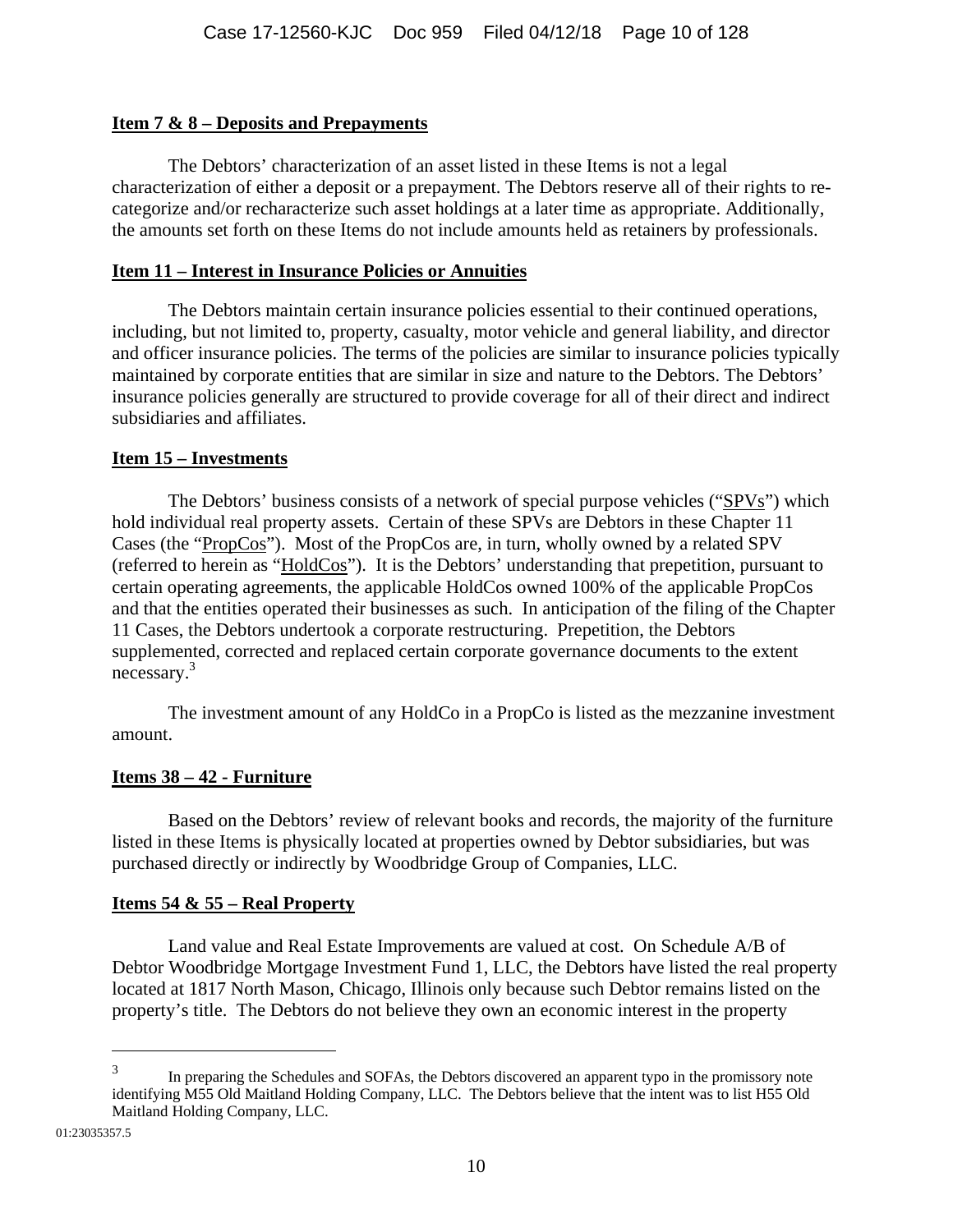because the Debtors' books and records indicate that the underlying note was sold preforeclosure.

## **Items 59 – 64 (Part 10: Intangibles and Intellectual Property)**

Patents, trademarks and other intellectual property are listed as an undetermined amount because the fair value of such ownership is dependent on numerous variables and factors and likely differs significantly from their net book value.

#### **Item 75 - Other Contingent and Unliquidated Claims or Causes of Action of Every Nature, Including Counterclaims of the Debtors, Rights to Setoff Claims and IntercompanyClaims**

The Debtors' failure to list any contingent and/or unliquidated Claim held by the Debtors in response to this question shall not constitute a waiver, release, relinquishment, or forfeiture of such Claim. In the ordinary course of their businesses, the Debtors may have accrued, or may subsequently accrue, certain rights to counter-Claims, setoffs, refunds, or other warranty Claims against their suppliers. Additionally, certain of the Debtors may be party to pending litigation in which the Debtors have asserted, or may assert, Claims as a plaintiff or counter-Claims as a defendant. Because such Claims are unknown to the Debtors and not quantifiable as of the Petition Date, they are not listed in Item 75. Finally, because of the state of the Debtors' books and records, the Debtors may or may not have Claims against related entities in unknown amounts, and therefore, the Debtors have designated those potential Claims as "unspecified claims against related parties".

# **Schedule D - Creditors Holding Secured Claims**

The Claims listed on Schedule D arose or were incurred on various dates. A determination of the date upon which each Claim arose or was incurred would be unduly burdensome and cost prohibitive. Accordingly, not all such dates are included. All Claims listed on Schedule D, however, appear to have been incurred before the applicable Petition Date. Except as otherwise agreed pursuant an order of the Bankruptcy Court, the Debtors reserve the right to dispute or challenge the validity, perfection or priority of any lien purported to be granted or perfected in any specific asset to a creditor listed on Schedule D. The descriptions provided on Schedule D are intended only as a summary. Reference to the applicable loan agreements and related documents is necessary for a complete description of the collateral and the nature, extent and priority of any liens. Nothing in any Debtor's Schedule D shall be deemed a modification, interpretation, or waiver of the terms of any such agreements.

With respect to determining the PropCos' obligations under certain notes and identifying the funding provided by certain Holdcos, despite the Debtors' best efforts, the Debtors were unable to track actual cash funding under each intercompany note. Therefore, the Schedules reflect the Debtors' efforts to capture all material funding that went toward the purchase, improvements and carrying cost for a particular asset and such funding was allocated in the following order: (i) senior note; (ii) mezzanine note; and (iii) any remainder to development/construction note.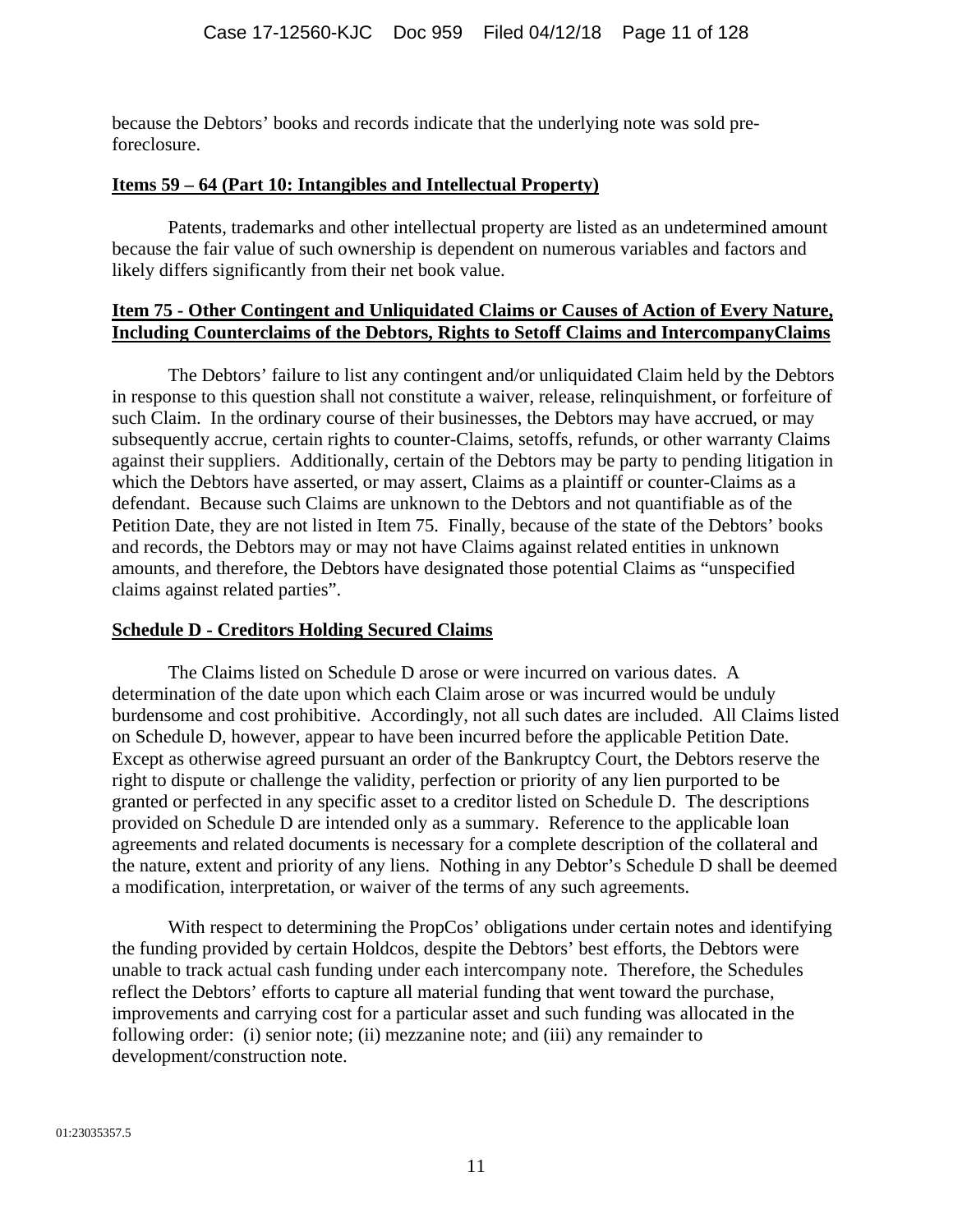The Debtors have not included on Schedule D all parties that may believe their Claims are secured through setoff rights, deposits posted by, or on behalf of, the Debtors, inchoate statutory lien rights, or real property lessors, utility companies and other parties that may hold security deposits.

By listing a party on Schedule D based on a UCC-1 filing, the Debtors are not conceding that such party actually holds a perfected, unavoidable security interest in the asset that is the subject of such filing, and reserves all rights as set forth in these Global Notes.

## **Schedule E/F - Creditors Holding Unsecured Priority and/or Unsecured Non-Priority Claims**

The Bankruptcy Court has authorized the Debtors, in their discretion, to pay certain liabilities that may be entitled to priority under the applicable provisions of the Bankruptcy Code. To the extent that applicable Claims have been paid under one or more of the foregoing orders, such Claims may not be included in Schedule E/F.

The listing of any Claim on Schedule E/F does not constitute an admission by the Debtors that such Claim is entitled to priority treatment under section 507 of the Bankruptcy Code. The Debtors reserve their right to dispute the priority status of any Claim on any basis.

The unsecured non-priority Claims of individual creditors for among other things, products, goods or services are listed as either the lower of the amounts invoiced by the creditor or the amounts reflected on the Debtors' books and records and may not reflect credits or allowances due from such creditors to the Debtors. The Claims listed on Schedule E/F arose or were incurred on various dates. In certain instances, the date on which a Claim arose may be subject to dispute. While commercially reasonable efforts have been made, determining the date upon which each Claim in Schedule E/F was incurred or arose would be unduly burdensome and cost prohibitive and, therefore, the Debtors do not list respective dates for the Claims listed on Schedule E/F.

Schedule E/F also includes potential or threatened litigation Claims. Any information contained in Schedule E/F with respect to such potential litigation shall not be a binding representation of the Debtors' liabilities with respect to any of the potential suits and proceedings included therein. The Debtors expressly incorporate by reference into Schedule E/F all parties to pending litigation listed on Item 7 of the SOFAs as contingent, unliquidated, and disputed Claims, to the extent not already listed on Schedule E/F.

Schedule E/F reflects the prepetition amounts owing to counterparties to executory contracts and unexpired leases. Such prepetition amounts, however, may be paid in connection with the assumption, or assumption and assignment, of executory contracts or unexpired leases. Additionally, Schedule E/F does not include potential rejection damage Claims, if any, of the counterparties to executory contracts and unexpired leases that may be rejected.

In addition, certain of the Debtors' unsecured non-priority obligations to certain of their vendors have been secured through letters of credit. The Debtors have listed each individual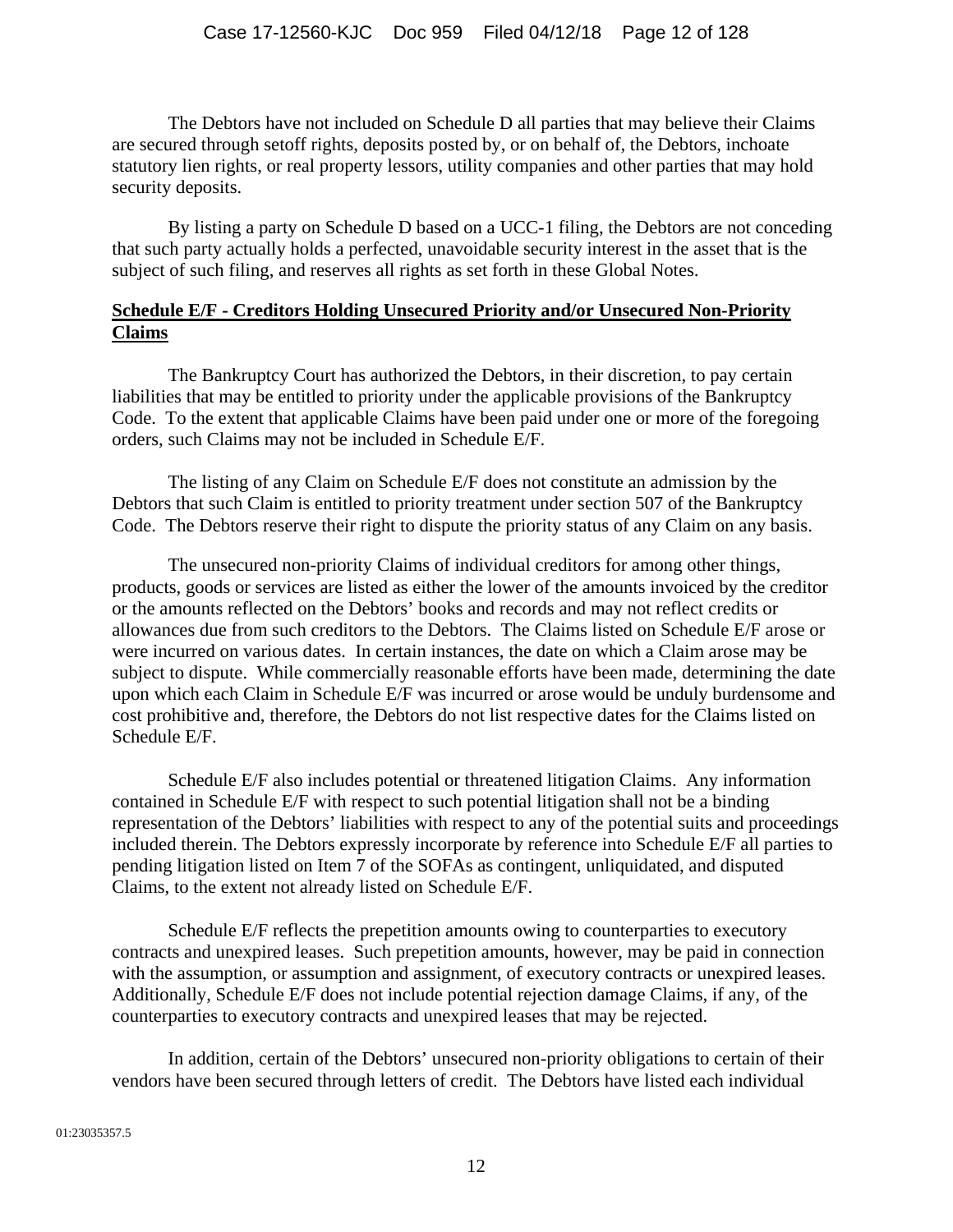obligation to vendors on Schedule E/F with the entries marked as "contingent", "unliquidated", and "disputed."

Amounts payable listed on Schedule E/F have been assigned to a specific Debtor when it is possible, from the Debtors' books and records, to assign such payable to a specific Debtor based on a property address. In those instances in which such assignment was impossible, the payable has been listed on Schedule E/F of Woodbridge Group of Companies, LLC. The Debtors reserve all rights to amend or modify Schedules E/F in respect of, among other things, the specific Debtor listed as liable on a particular obligation.

The Debtors have listed holders of "Notes" as holders of "undisputed" general unsecured Claims, except in the instance where the Debtors believe that a particular holder of Notes may have a contingent, unliquidated and/or disputed Claim based on facts specific to that holder. The Debtors reserve all rights to recharacterize, reclassify, recategorize, redesignate, add or delete Claims in respect of "Notes" reported in the Schedules and SOFAs at a later time as is necessary or appropriate as additional information becomes available. Scheduled amounts for Notes do not include accrued but unpaid interest.

The Debtors have listed holders of "Units" as holders of "disputed" general unsecured Claims, except in the instance where the Debtors believe that a particular holder of Units may also have a contingent and/or unliquidated Claim based on facts specific to that holder. The Debtors reserve all rights to recharacterize, reclassify, recategorize, redesignate, add or delete Claims in respect of "Units" reported in the Schedules and SOFAs at a later time as is necessary or appropriate as additional information becomes available. Scheduled amounts for Units do not include accrued but unpaid interest.

#### **Schedule G - Unexpired Leases and Executory Contracts**

Although commercially reasonable efforts have been made to ensure the accuracy of Schedule G regarding executory contracts and unexpired leases, inadvertent errors, omissions or overinclusion may have occurred in preparing Schedule G. In the ordinary course of business, the Debtors enter into various agreements with customers and vendors. The Debtors may have entered into various other types of agreements in the ordinary course of their business, such as indemnity agreements, supplemental agreements, letter agreements, and confidentiality agreements that may not be set forth in Schedule G. Omission of a contract, lease or other agreement from Schedule G does not constitute an admission that such omitted contract, lease or agreement is not an executory contract or unexpired lease. Likewise, the listing of an agreement on Schedule G does not constitute an admission that such agreement is an executory contract or unexpired lease, or that such agreement was in effect or unexpired on the applicable Petition Date or is valid or enforceable. The agreements listed on Schedule G may have expired or may have been modified, amended, or supplemented from time to time by various amendments, restatements, waivers, estoppel certificates, letters and other documents, instruments and agreements that may not be listed on Schedule G. Certain confidentiality and non-disclosure agreements may not be listed on Schedule G.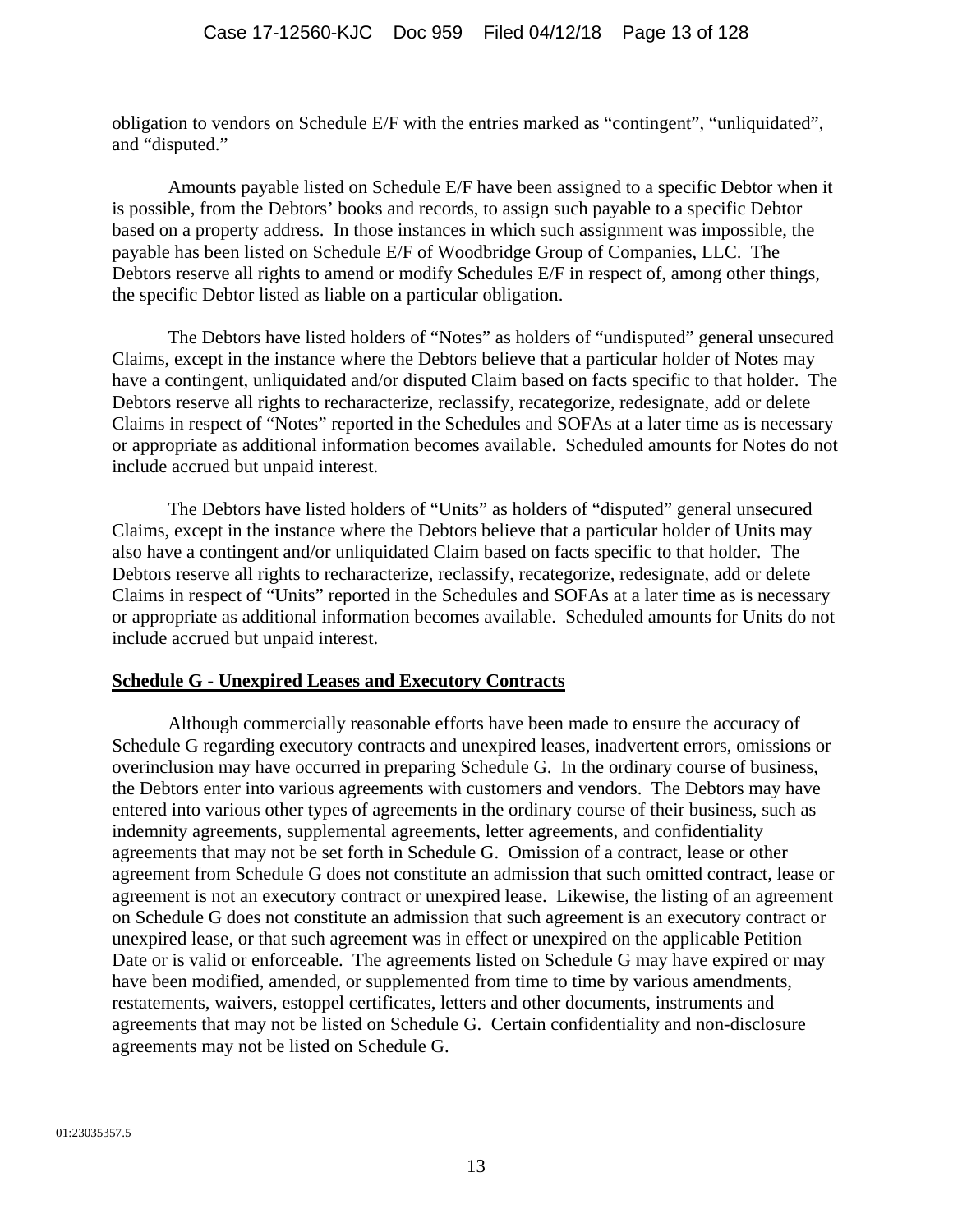Any and all rights, Claims and Causes of Action of the Debtors with respect to the agreements listed on Schedule G are hereby reserved and preserved.

### **Schedule H - Co-Debtors**

In the ordinary course of their business, the Debtors are involved in litigation with codebtors and such litigation is listed on Schedule E/F. The Debtors may also have co-debtors or co-obligors under various leases, contracts or other agreements. The Debtors have made a reasonable effort to include these co-debtor or co-obligor relationships in Schedule H; however, certain co-debtor and co-obligor relationships may have been inadvertently omitted.

Any omission of a co-debtor or co-obligor in the Schedules does not constitute an admission that such omitted co-debtor or co-obligor is not obligated or liable under the relevant debt. The Debtors' rights under the Bankruptcy Code and non-bankruptcy law with respect to any omitted co-debtor or co-obligor are not impaired by the omission.

# **SPECIFIC DISCLOSURES WITH RESPECT TO THE SOFAs**

# **SOFAs Item 3 – 90 Day Payments**

SOFAs Item 3 includes any disbursement or other transfer made by the Debtors within 90 days before the applicable Petition Date except for those made to insiders (which payments appear in response to SOFAs Item 30), employees, and bankruptcy professionals (which payments appear in response to SOFAs Item 11). The amounts listed in SOFAs Item 3 reflect the Debtors' disbursements netted against any check level detail; thus, to the extent a disbursement was made to pay for multiple invoices, only one entry has been listed on SOFAs Item 3. All disbursements listed on SOFAs Item 3 are made through the Debtors' cash management system. Additionally, all disbursement information reported in SOFAs Item 3 for a specific Debtor pertains to the bank accounts maintained by that Debtor. All 90-day disbursements made from Debtor Woodbridge Group of Companies, LLC are accounted for as having been made from that entity irrespective of the entity that received the benefit of such payment.

# **SOFAs Item 4 – Insider Payments**

The Debtors have attempted to include all payments made on or within 12 months before the applicable Petition Date to any individual or entity deemed an "insider." The listing of a party as an insider is not intended to be nor should be construed as a legal characterization of such party as an insider and does not act as an admission of any fact, Claim, right or defense, and all such rights, Claims, and defenses are hereby expressly reserved.

# **SOFAs Item 6 – Setoffs**

The Debtors routinely incur setoffs during the ordinary course of business. Setoffs in the ordinary course can result from various items including counterparty settlements, pricing discrepancies, returns, warranties and other transaction true-ups. These normal setoffs are